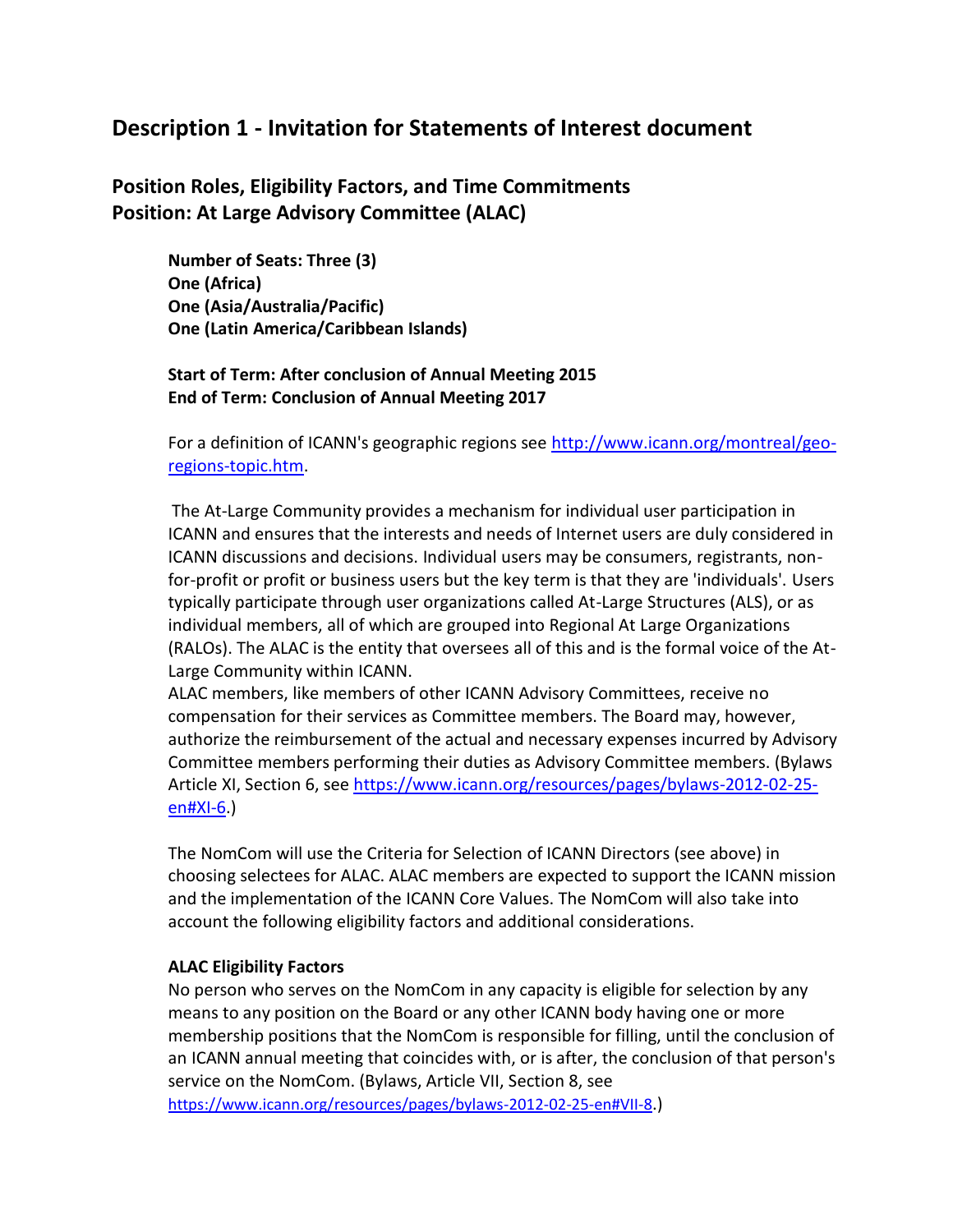[Note to NomCom: The above paragraph is generic. Can we replace it with a more specific version?

No person who serves on the NomCom in any capacity is eligible for selection by any means to any position on the ALAC until the conclusion of an ICANN annual meeting that coincides with, or is after, the conclusion of that person's service on the NomCom. (Bylaws, Article VII, Section 8, see https://www.icann.org/resources/pages/bylaws-2012-02-25-en#VII-8.)]

The five members of the ALAC selected by the NomCom shall include one citizen of a country within each of the five Geographic Regions (Europe; Asia/Australia/Pacific; Latin America/Caribbean; Africa; and North America) established according to Bylaws Article VI, Section 5, see <https://www.icann.org/resources/pages/bylaws-2012-02-25-en#VI-5>. Only citizens Africa, Asia/Australia/Pacific and Latin America/Caribbean Islands regions as defined in ICANN's definition of geographic regions <http://www.icann.org/montreal/geo-regions-topic.htm> are eligible for ALAC vacancies in 2015.

#### **Additional Considerations**

For the ALAC positions, experience and skills that bear on gathering, understanding, and communicating the interests of individual users would be advantageous. Perspectives not otherwise reflected in the existing ALAC membership would be advantageous, as well as basic knowledge of the DNS. The NomCom's selections for ALAC are intended to diversify the skill and experience sets of the ALAC.

Current composition of the ALAC is available at<http://www.icann.org/committees/alac/> The Bylaws do not state a limit on the number of terms ALAC members may serve.

#### **Time Commitment**

The basic responsibilities of an ALAC member demand a time commitment of approximately 25-30 hours per month on Committee related activities, although some ALAC members report spending more thime that that. This includes participating in online (email) discussions, commenting on/contributing to documents/proposed actions (drafted in English), participating in monthly ALAC telephone conferences (in English), held on the 4th Tuesday of the month, participating in ICANN Working Groups outside of the ALAC and meeting with/making presentations to, local and regional organizations. ALAC members serving as liaisons to other Supporting Organizations, ALAC Members who comprise the ALAC Leadership team (1 per region) or ALAC members who take on specific working group responsibilities can expect to spend more than these basic hours per month. In person attendance at three ICANN meetings per year is not included in this monthly time estimate.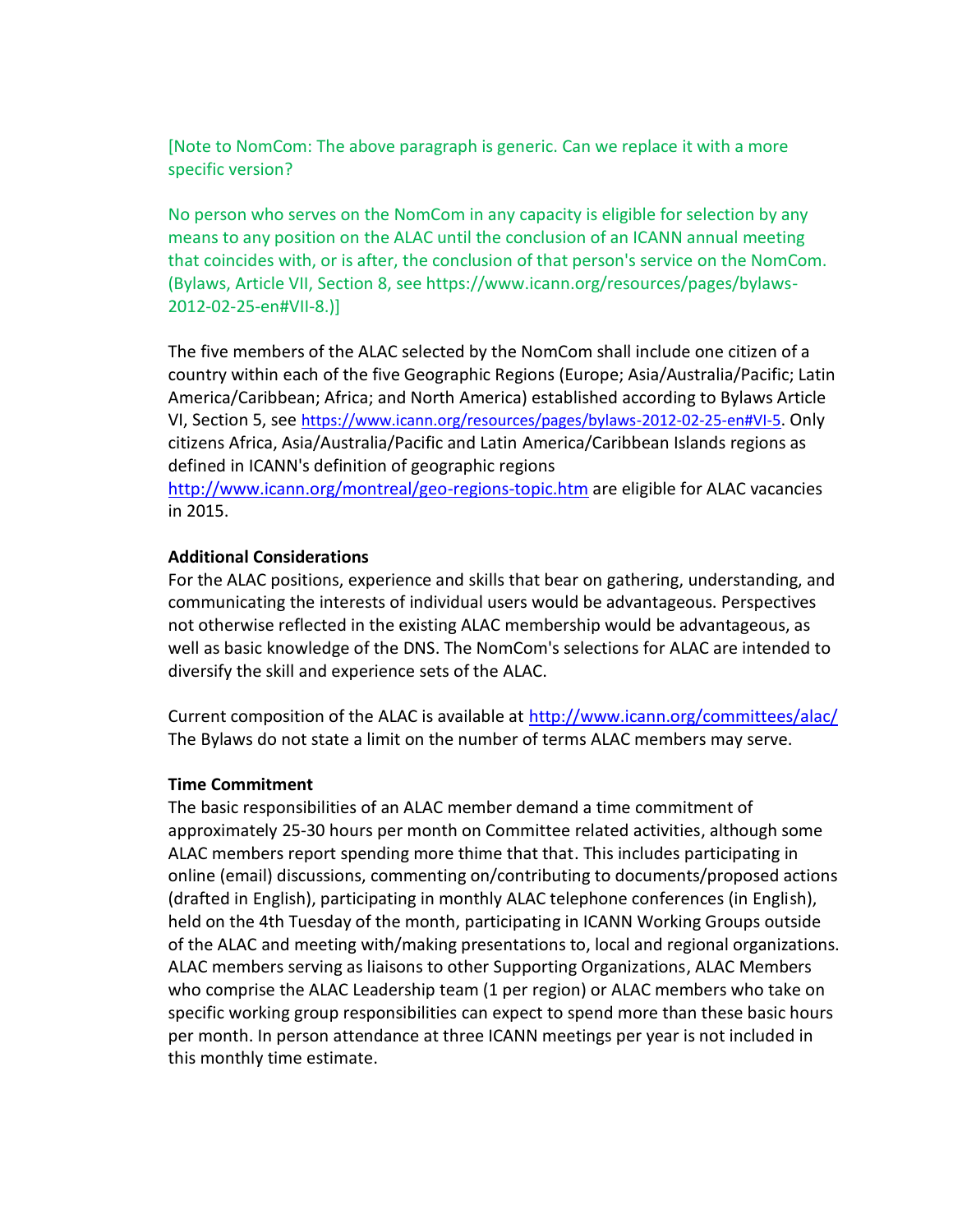ICANN has traditionally reimbursed expenses incurred by ALAC members for attending ICANN meetings.

The NomCom had some discussion about what "basic knowledge of the DNS" meant, concluding that it was along the lines of "do you know what happens in the DNS when you send an email, or access a webpage". This is not a precise technical description, but rather an understanding of concepts of resolution.

# **Description 2 – NomCom Leadership Positions document**

## **ICANN At Large Advisory Committee**

The At Large Advisory Committee (ALAC) is the ICANN body responsible for representing the voice of the end user in policy and operational discussions. For more information on the work of the ALAC, see [http://www.atlarge.icann.org/.](http://www.atlarge.icann.org/)

To fill three vacancies on the ALAC (from Africa, Asia/Australia/Pacific and Latin America/Caribbean Islands regions), the NomCom is seeking accomplished persons of integrity, objectivity and intelligence who have:

- a commitment to ICANN's mission and an understanding of the potential impact of ICANN decisions on the global Internet community
- an understanding of the DNS and the impact of ICANN policy on end users
- demonstrated capacity for thoughtful group decision-making and sound judgment
- an interest in bottom-up consensus policy building in a real-life environment
- an ability to chair or otherwise provide leadership and support for a multi-stakeholder group working to reach consensus
- the following knowledge, qualities and experiences are specifically sought:
	- o Basic knowledge of the DNS.
	- $\circ$  Experience and skills that bear on gathering, understanding, and communicating the interests of individual users and in group decision-making.
	- $\circ$  Consumer protection and or consumer advocacy experience particularly in communications/telecommunication sector
	- o Specific experience and/or expertise in internet-related policy development.
	- o An interest in and knowledge of Internet governance issues.
	- o Leadership experience in local or regional internet-related or DNS policy experience in gTLD or ccTLD activities including specifically issues relating to Internationalized Domain Names.
	- $\circ$  Ability to bring to the ALAC a National or Sub-Regional Internet user view or perspective not currently represented in the RALO or existing ALS demographic. The aim here is to bring perspectives not otherwise reflected in the existing ALAC